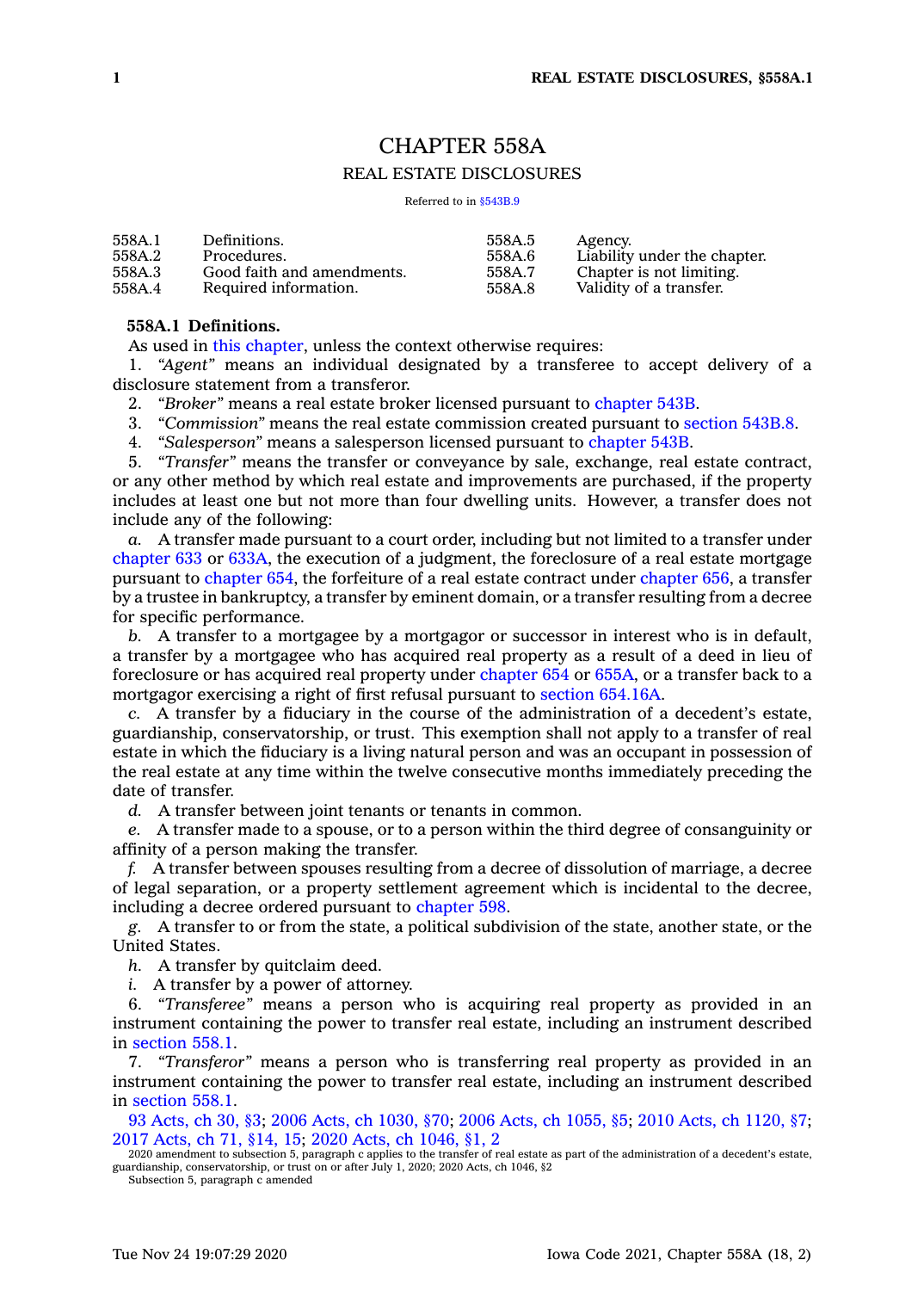#### **558A.2 Procedures.**

1. A person interested in transferring real property, or <sup>a</sup> broker or salesperson acting on behalf of the person, shall deliver <sup>a</sup> written disclosure statement to <sup>a</sup> person interested in being transferred the real property. The disclosure statement must be delivered prior to either the transferor making <sup>a</sup> written offer for the transfer of the real property, or accepting <sup>a</sup> written offer for the transfer of the real property.

2. The disclosure statement shall be made by personal delivery, certified or registered mail, or electronic delivery to the transferee or to the transferee's agent. If delivery is electronic, acknowledgment of receipt shall be provided pursuant to rules adopted by the commission. The delivery may be made to the spouse of the transferee, unless otherwise provided by the parties. If the disclosure statement is not timely delivered, the transferee may withdraw the offer or revoke the acceptance without liability, within three days following personal delivery of the statement or five days following electronic delivery or delivery by mail.

3. The disclosure statement may be filed with the county recorder with instruments affecting the transfer of real estate. However, the failure to file the statement shall not cause <sup>a</sup> defect in the title to the property.

93 [Acts,](https://www.legis.iowa.gov/docs/acts/1993/CH0030.pdf) ch 30, §4; 2017 [Acts,](https://www.legis.iowa.gov/docs/acts/2017/CH0071.pdf) ch 71, §16 Referred to in [§558A.5](https://www.legis.iowa.gov/docs/code/558A.5.pdf)

## **558A.3 Good faith and amendments.**

1. All information required by this [section](https://www.legis.iowa.gov/docs/code/558A.3.pdf) and rules adopted by the commission shall be disclosed in good faith. If at the time the disclosure is required to be made, information required to be disclosed is not known or available to the transferor, and <sup>a</sup> reasonable effort has been made to ascertain the information, an approximation of the information may be used. The information shall be identified as an approximation. The approximation shall be based on the best information available at the time.

2. A disclosure statement shall be amended, if information disclosed in the statement is or becomes inaccurate or misleading, or is supplemented. The amended statement shall be subject to the same procedures as the original disclosure statement as provided in [this](https://www.legis.iowa.gov/docs/code//558A.pdf) [chapter](https://www.legis.iowa.gov/docs/code//558A.pdf). However, the statement is not required to be amended if either of the following applies:

*a.* The information disclosed in conformance with this [chapter](https://www.legis.iowa.gov/docs/code//558A.pdf) is subsequently rendered inaccurate as <sup>a</sup> result of an act, occurrence, or agreement subsequent to the delivery of the disclosure statement.

*b.* The information is based on information of <sup>a</sup> public agency, including the state, <sup>a</sup> political subdivision of the state, or the United States. The information shall be deemed to be accurate and complete, unless the transferor or the broker or salesperson has actual knowledge of an error, inaccuracy, or omission, or fails to exercise ordinary care in obtaining the information.

93 [Acts,](https://www.legis.iowa.gov/docs/acts/1993/CH0030.pdf) ch 30, §5

#### **558A.4 Required information.**

1. *a.* The disclosure statement shall include information relating to the condition and important characteristics of the property and structures located on the property, including significant defects in the structural integrity of the structure, as provided in rules which shall be adopted by the real estate commission pursuant to [section](https://www.legis.iowa.gov/docs/code/543B.9.pdf) 543B.9. The rules may require the disclosure to include information relating to the property's zoning classification; the condition of plumbing, heating, or electrical systems; or the presence of pests.

*b.* The disclosure statement may include <sup>a</sup> report or written opinion prepared by <sup>a</sup> person qualified to make judgment based on education or experience, as provided by rules adopted by the commission, including but not limited to <sup>a</sup> professional land surveyor licensed pursuant to [chapter](https://www.legis.iowa.gov/docs/code//542B.pdf) 542B, <sup>a</sup> geologist, <sup>a</sup> structural pest control operator licensed pursuant to [section](https://www.legis.iowa.gov/docs/code/206.6.pdf) 206.6, or <sup>a</sup> building contractor. The report or opinion on <sup>a</sup> matter within the scope of the person's practice, profession, or expertise shall satisfy the requirements of this [section](https://www.legis.iowa.gov/docs/code/558A.4.pdf) or rules adopted by the commission regarding that matter required to be disclosed. If the